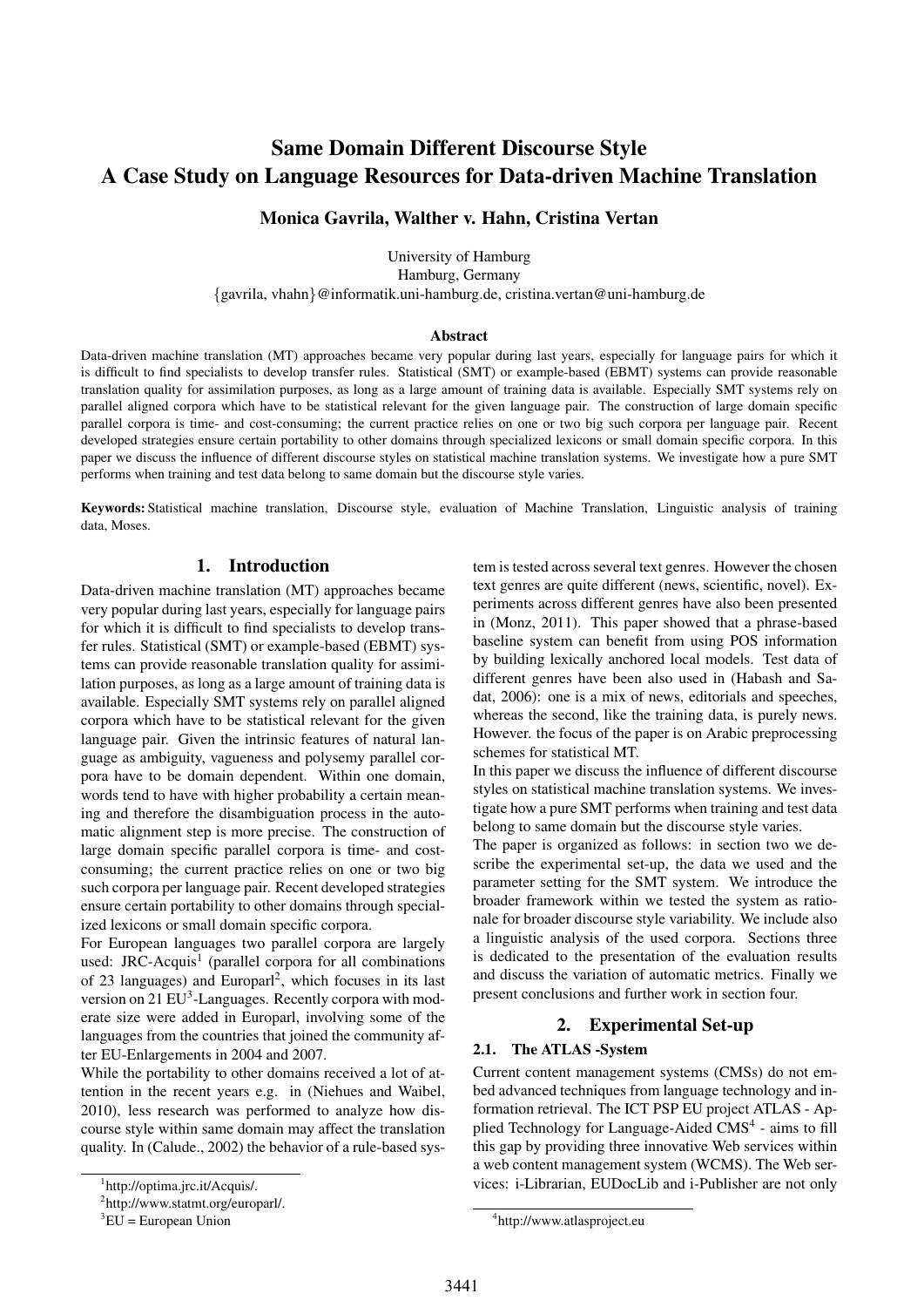thematically different but offer also different levels of intelligent information processing.

The ATLAS WCMS makes use of state-of-the art text technology methods in order to extract information and cluster documents according to a given hierarchy. A text summarization module and a machine translation engine as well as a cross-lingual semantic search engine are embedded. The system is addressing for the moment seven languages (Bulgarian, Croatian, English, German, Greek, Polish and Romanian) from four language families. However, the chosen framework allows additions of other languages at a later point.

Machine translation (MT) is a key component of the AT-LAS WCMS, and it will be embedded in all three services of the system. The development of the engine is particular challenging as the translation should be used in different domains and on different text-genres. Additionally the considered language-pairs belong most of them to the less resourced group, for which bilingual training and test material is available in limited amount.

The machine translation engine is integrated in two distinct ways into the ATLAS platform:

- 1. for i-Publisher (meta service for generating web sites) the MT is serving as a translation aid tool for publishing multilingual content. Text is submitted to the translation engine and the result is subject to the human post processing
- 2. for i-Librarian and EuDocLib (on-line content management systems generated with i-Publisher) the MTengine provides a translation for assimilation, which means that the user retrieving documents in different languages will use the engine in order to get a clue about the documents, and decide if he will store them. If the translation is considered as acceptable it will be stored into a database.

The integration of an MT engine into a web based content management system in general and the ATLAS system in particular, presents from the user point of view two main challenges:

- 1. the user may retrieve documents from different domains. Domain adaptability is a major issue in machine translation, and in particular in corpus-based methods. Poor lexical coverage and false disambiguation are the main issues when translating documents out of the training domain
- 2. the user may retrieve documents from various time periods. As language changes over time, language technology tools developed for the modern languages do not work, or perform with higher error rate on diachronic documents.

With the current available technology it is not possible to provide a translation system which is domain and language variation independent and works for a couple of heterogeneous language pairs. Therefore our approach envisage a system of user guidance, so that the availability and the foreseen system-performance is transparent at any time.

Given the fact that the ATLAS platform deals with languages from different language families, and that the engine should support at least several domains an interlingua approach is not suitable. Building transfer systems for all language pairs is also time consuming and does not make the platform easily portable to other languages. Given the user and system requirements corpus based MT-paradigms are the only ones to be considered.

For the MT-Engine of the ATLAS -System we decided on a hybrid architecture combining EBMT (Gavrila, 2011) and SMT at word-based level (no syntactic trees will be used) (Koehn et al., 2007)). For the SMT-component part-ofspeech (PoS) and domain factored models as in (Niehues and Waibel, 2010) are used, in order to ensure domain adaptability. An original approach of our system is the interaction of the MT-engine with other modules of the system:

The document categorization module assigns to each document one or more domains. For each domain the system administrator has the possibility to store information regarding the availability of a correspondent specific training corpus. If no specific trained model for the respective domain exists, the user is provided with a warning, telling that the translation may be inadequate with respect to the lexical coverage.

The output of the summarization module is processed in such way that ellipses and anaphora are omitted, and lexical material is adapted to the training corpus.

The information extraction module is providing information about meta-data of the document including publication age. For documents previous to 1900 we will not provide translation, explaining the user that in absence of a training corpus the translation may be misleading.

The domain and dating restrictions can be changed at any time by the system administrator when an adequate training model is provides. The described architecture is presented in Figure 1.



Figure 1: System architecture for the ATLAS-engine.

The design of the system was preceded by a study of portability of results among domains and discourse genres. Especially the latter aspect plays a major role within EuDocLib where documents relevant to the European Union have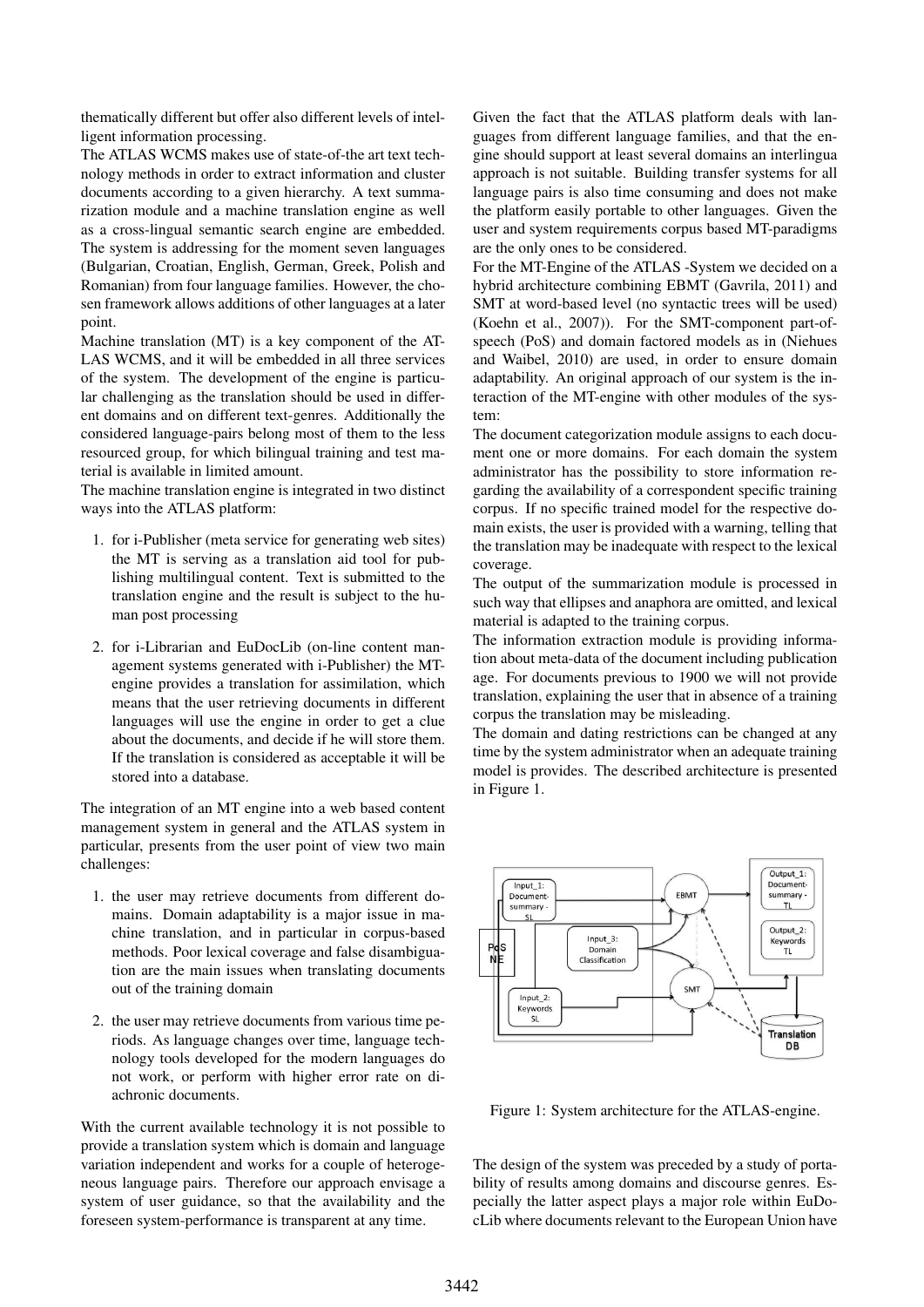to be processed. This involves: parliamentary speeches, laws or news and normal regulation. As for most part of the involved languages JRC-Acquis is the only available large parallel corpora within the law domain, we investigated to which extent documents within same domain but with different discourse structure can be processed by the translation engine

#### 2.2. The Machine Translation Engine

The SMT system follows the description of the baseline architecture given for the EMNLP 2011 Sixth Workshop on  $SMT<sup>5</sup>$ . The system uses Moses<sup>6</sup>, an SMT system that allows the user to automatically train translation models for the language pair needed, considering that the user has the necessary parallel-aligned corpus. More details about Moses can be found in (Koehn et al., 2007).

While running Moses, we used SRILM (Stolcke, 2002) for building the language model (LM) and GIZA++ (Och and Ney, 2003) for obtaining word alignment information. The training data has been 'cleaned'<sup>7</sup>, in the sense of removing all sentences longer than  $40$  tokens<sup>8</sup>

The tuning step was realized using two different data-types:

- 1. 1500 sentences from JRC-Acquis (same domain and discourse type as the training data);
- 2. 1500 sentences from the EU-Constitution corpus $9$ (same domain as the training data, but discourse style identical with the test data). The Eu-Constitution corpus (EUconst) is a parallel corpus collected from the European Constitution, which includes 21 languages (Tiedemann, 2009).

#### 2.3. Test and Training Data

The training data is part of the JRC-Acquis corpus for German - English. JRC-Acquis is a freely available parallel corpus in 22 languages, which consists of European Union documents of legal nature. From the two types of sentence alignments available (Vanilla and HunAlign<sup>10</sup>), we used the Vanilla<sup>11</sup> alignments. The same alignments have been also used in (Ignat, 2009). In order to reduce possible errors, only one-to-one alignments have been considered for the experiments presented in this paper. More details on the JRC-Acquis corpus can be found in (Steinberger et al., 2006). The corpus is not (manually) corrected. Therefore, translation, alignment or spelling errors can have an influence on the output quality. The corpus contains 1190025 sentences containing 236965 unique tokens.

We used test data from three different corpora:

• JRC-Acquis itself (Case A) - see Section 2.4.1..

<sup>5</sup>www.statmt.org/wmt11/baseline.html - last accessed on July 14th, 2011.

- EU-Constitution (Case B) see Section 2.4.2..
- Europarl (Case C) see Section 2.4.3.. More details on the corpus can be found in (Koehn, 2005).

The test and tuning data has been extracted from the middle of each of the corpora used. More information about the training, tuning and test data is presented in Table  $1^{12}$ .

| Data                   | No. sent. | Voc. size | <b>Average</b><br>sent. length |
|------------------------|-----------|-----------|--------------------------------|
| Training JRC-Acquis    | 1,190,025 | 236,965   | 9.03                           |
| <b>Test JRC-Acquis</b> | 2,000     | 4,044     | 23.16                          |
| <b>Test EUconst</b>    | 2,000     | 4,329     | 19.19                          |
| <b>Test Europarl</b>   | 2,000     | 8,034     | 27.41                          |
| Tuning JRC-Acquis      | 1,500     | 4,308     | 29.10                          |
| <b>Tuning EUconst</b>  | 1,500     | 3,699     | 17.17                          |

Table 1: Data description (No.=number, Voc.=vocabulary, sent.=sentence)

#### 2.4. Linguistic Analysis of the Input Data

In our experiments we considered German as source language (SL) and English as the target one (TL).

In the following paragraphs we describe in detail morphological and syntactic features of the three corpora. The focus is set on the source language.

### 2.4.1. JRC-Acquis

From the morphological point of view, we remark a strong nominal style, interspersed capitalizing and the presence of rare words (e.g. "jeglichen") There is a high density of compounds and long compounds (up to 4 (derivated) nouns) are quite frequent, such as "Erstattungsbeträge", "Durchfuhrungsvorschriften", etc. Quite difficult for MT ¨ systems is the presence of spontaneous composition (such as "Weltzuckermarkt") and of compounds with similar elements which are difficult to decompose ("Ausfuhrerstattungshöchstbetrag"). Semantic decomposition ("x of y by z") often fails because of unclear semantics: "(((Ausfuhr)erstattung)s((höchst)(betrag)))". Some unusual plurals with botanic terms are also present.

From the point of view of syntax following features are relevant for the texts being part of the corpus:

- Many bracketed sections with references to laws, named entities, and numbers;
- Calendar date indications;
- A strong dependency from the case of the prepositions, caused by the high number of prepositional structures (prepositional objects, adjuncts and complements);
- Asyntactic headlines ("Artikel 2");

 $6$ www.statmt.org/moses/ - last accessed on July 14th, 2011.

 $7$  For more information about the 'cleaning' step please see the MT system description on www.statmt.org/wmt11/baseline.html.

<sup>&</sup>lt;sup>8</sup>A token can be a lexical item, a punctuation sign, a number, etc.

<sup>9</sup> http://opus.lingfil.uu.se/EUconst.php.

<sup>10</sup>http://mokk.bme.hu/resources/hunalign/.

<sup>&</sup>lt;sup>11</sup>See http://nl.ijs.si/telri/Vanilla/ - last accessed January 12th, 2011.

<sup>&</sup>lt;sup>12</sup>The third column "Vocabulary size" counts the number of different tokens in the data.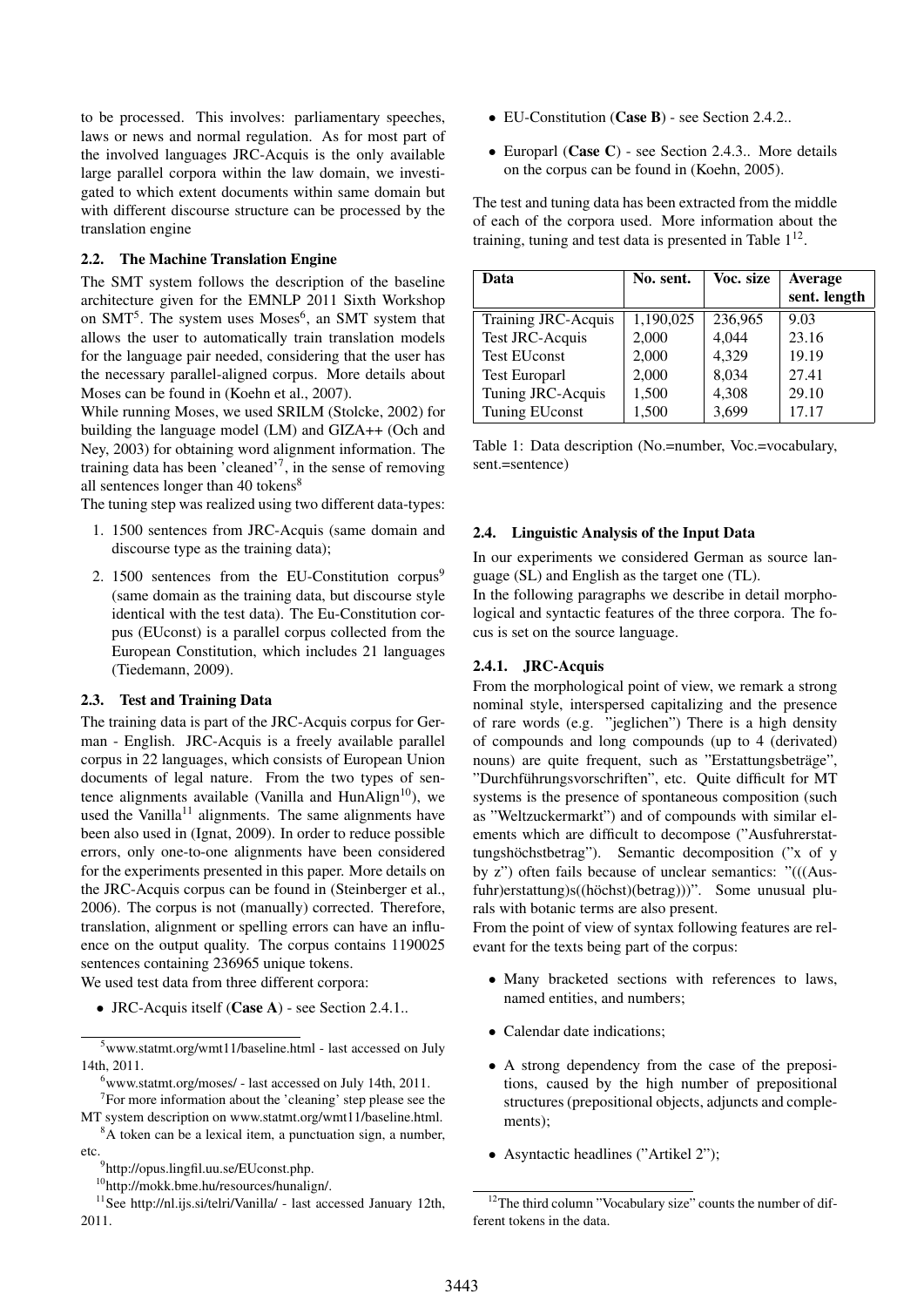• Long distance dependencies, partly with unclear structure;

Example: "DIE KOMMISSION DER EU-ROPÄISCHEN GEMEINSCHAFTEN gestützt auf den Vertrag ..., gestützt auf die Verordnung ...in Erwägung nachstehender Gründe:  $(1)$  -  $(10)$  HAT FOLGENDE VERORDNUNG ERLASSEN:"<sup>13</sup>

The whole phrase/paragraph has a length of 50 lines with 30 intermediate full stops, 531 words (431 words without the last part after the colon) and 15 subphrases in a frame of 4 syntactic phrases. In the first long phrase the subj-NP consists of several complete sentences. A formal analysis of the whole phrase from full stop to full stop is impossible, because the VP follows only in the end of the paragraph after 14 interposed moderately syntactic structures. The recognition of the internal structure is rather difficult.

- Asyntactic phrases (partly ellipses);
- Foreign language segments, partly with foreign characters;
- Officialese syntax (e.g. "Sind diese Bedingungen nicht erfüllt," instead of: "wenn diese ..." or "Um zu überprüfen"):
- Ambiguity even in officialese syntax;
- Typing errors.

# 2.4.2. EUconst

Although quite close to the topic of JRC-Acquis the morphological features of this corpus are quite different. There are few technical terms except legal terms. Compared to JRC-Acquis there are much less and shorter compounds, few spontaneous compounds and more internationalisms (e.g. "Kommission", "Parlament", "Union" etc., but with national inflectional morphology).

Also the syntactical analysis reveals new phenomena:

- Largely syntactic phrases, partly excessively structured;
- Passive style;
- Numerous modal verbs: "sollen", "sollten", "können", dürfen":
- Significantly more enumerations;
- Highly structured text by headings and numbered paragraphs;
- Excessive hierarchical nested structures of conjunctions or disjunctions;
- Predominance of relative clauses against conjunctional clauses.

### $13$ Capitals in the original

# 2.4.3. Europarl

The morphological features in Europarl are quite different form JRC-Acquis and EUconst, as the corpus records spontaneous speech.

Following features are worth to be mentioned:

- Meta signs in brackets;
- Persons are addressed by their names;
- Idioms with deviant inflexion;
- Multi-word expressions;
- Foreign language elements or mixed language expressions (i.e. "Naming-and-Shaming-Verfahren");
- Moderate number of officialese compounds;
- Frequently demonstrative pronouns instead of articles;
- Enumerations in the text are always written verbally ("erstens"), no numbers as in the previous corpora;
- Metaphoric expressions and idioms prevent literal translations (segment by segment): "Finanzvehikel";
- Rare compounds from abbreviations: "PPE-DE-Fraktion".

While syntactically comparing Europarl with JRC-Acquis and EUconst, we could notice the use of direct questions and/or exclamations, of personal pronouns ("ich","mir" etc.) and of shorter phrases, due to spoken style. Other particularities which are worth mentioning are $14$ :

- Strong pronominal coherency chains ([noun] -it it it);
- Syntactic parentheses and syntactic ambiguities:
- Longer asyntactic segments (ellipses);
- Many metalinguistic elements;
- Rhetorical idioms.

2.4.4. Linguistic comparison of the three corpora We structure the comparison along three criteria:

### 1. Differences in the syntactic construction:

JRC-Acquis and EUconst are juridical texts; however the EU-Constitution German text follows more the German style and aesthetics of written texts, while JRC-Acquis has an impersonal style. With this respect some of the syntactical construction in EU-Constitution are not retrieved in the JRC-Acquis texts. Europarl has a spoken discourse style however with some particularities: sentences are less elliptic as in spontaneous speech, and are relatively short.

All of the three texts contain many metalinguistic segmentation signals. Headers, paragraphs, and enumerations are not syntactically framed but marked by line feeds.

<sup>&</sup>lt;sup>14</sup>List is not exhaustive.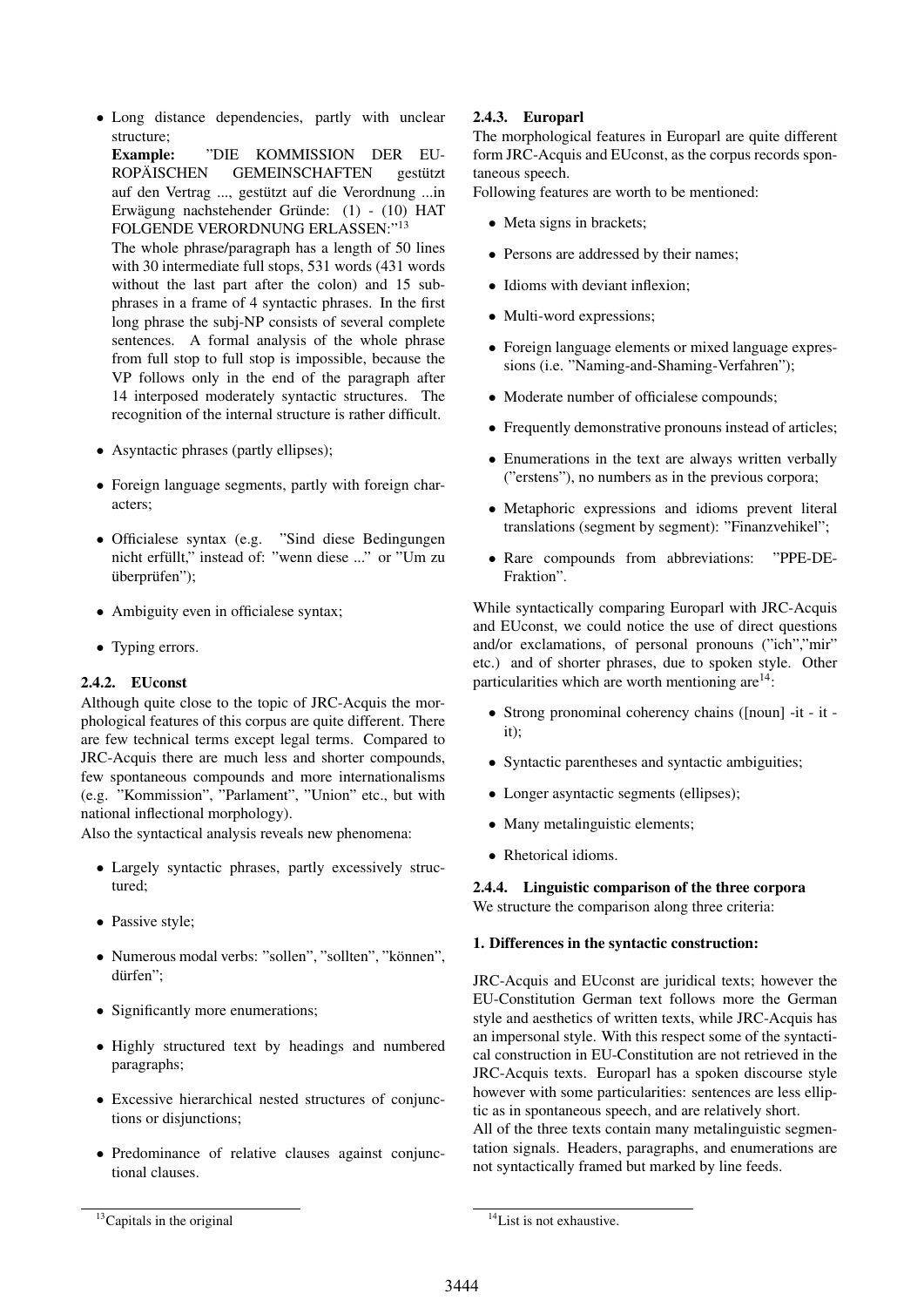### 2. Differences in the Lexicon:

With respect to the vocabulary, JRC-Acquis is full of terminology, one sentence containing several specific terms. Problematic are the big number of spontaneous domain specific compound words. These words are usually used once or twice in text i.e. they are not statistically relevant and usually a proper alignment is therefore missing. The terminology in Europarl is quite different from the one in JRC-Acquis and Eu-Constitution. It is parliamentary, interspersed with some technical terms of the subject, which is being discussed. Speakers always respect quick understandability by the listeners. We found only a moderate number of spontaneous compounds, but frequently personal addressing and personal statements.

### 3. Comparison of phrase length:

Regarding the phrase length, the following phenomena could be noticed:

- JRC-Acquis: 50 lines have 30 full stops, 5 logical, 19 syntactic phrases;
- EUConst: 50 lines have 16 full stops and 18 phrases;
- Europarl: 50 lines have 26 full stops and 21 logical and syntactic phrases.

### 3. Results and Discussion

We performed several experiments, all having the JRC-Acquis as training data. We considered German as source language (SL) and English as the target one (TL). The choice is motivated by the following reasons:

- the linguistic analysis of source language phenomena (availability of a native speaker);
- the availability for the given language pair of three different corpora belonging to same domain, but having different discourse style.

We evaluated our translations using two automatic evaluation metrics: BLEU and NIST. The choice of the metrics is motivated by the available resources (software) and the results reported in the literature. Due to lack of data and further translation possibilities, the comparison with only one reference translation is considered in these experiments.

Although criticized, BLEU (bilingual evaluation understudy) is the score mostly used in the last years for MT evaluation. It measures the number of n-grams, of different lengths, of the system output that appear in a set of reference translations. More details about BLEU can be found in (Papineni et al., 2002).

The NIST Score, described in (Doddington, 2002), is similar to the BLEU score in that it also uses n-gram cooccurrence precision. If BLEU considers a geometric mean of the n-gram precision, NIST calculates the arithmetic mean. Another difference is that n-gram precisions are weighted by the n-gram frequencies.

The obtained results are presented in Table 2.

| <b>Test Data</b>               | BLEU   | <b>NIST</b> |
|--------------------------------|--------|-------------|
| Test 1: JRC-Acquis             | 0.5325 | 8.9775      |
| (tuning JRC-Acquis)            |        |             |
| <b>Test 2: EU-Constitution</b> | 0.3626 | 7.0983      |
| (tuning JRC-Acquis)            |        |             |
| Test 3: Europarl               | 0.1979 | 5.8594      |
| (tuning JRC-Acquis)            |        |             |
| <b>Test 4: EU-Constitution</b> | 0.3712 | 7.3489      |
| (tuning EU-Constitution)       |        |             |
| Test 5: JRC-Acquis             | 0.5070 | 9.0888      |
| (tuning EU-Constitution)       |        |             |

Table 2: BLEU and NIST scores for different test and tuning data-sets

From the above table it can observed that there is a strong variation of the BLEU score even when the discourse genre variation is not so large (Test 1 vs. Test 2). A tuning with data from the new discourse brings only slight improvement (Test 4). The radical decrease of the BLEU score in Test 3 corresponds to a complete different discourse style in the test corpus. The number of out-of-domain-words (6.82% in Test 1; 14,09% in Test 2 and 18,48% in Test 3) are not directly proportional with the decrease of the BLEU score. This is a clear indication for deeper linguistic phenomena which influence the translation quality.

Out-of-vocabulary words (OOV-words) and sentences already included in the training data influence the evaluation results. An overview of such aspects is shown in Table 3.

| Data                  | OOV-words | Sent. in the<br>training data |
|-----------------------|-----------|-------------------------------|
| Test JRC-Acquis       | 6.82      | 38.20                         |
| <b>Test EU</b> const  | 14.09     | 20.70                         |
| <b>Test Europarl</b>  | 18.48     | 0.00                          |
| Tuning JRC-Acquis     | 4.99      | 38.67                         |
| <b>Tuning EUconst</b> | 10.46     | 22.93                         |

Table 3: Data analysis (The results are in %.)

OOV-words in the tuning data means new words are added to the training data. Sentences already in the tuning data means that part of the training data is doubled. The difference between the total number of sentences in the tuning data and the number of sentences already in the corpus is here more relevant, as this represents new information added to the training data.

The results of the automatic analysis are in-line with the differences in discourse style between the training and test data. However this experiment shows also the limitations of current automatic metrics. It s impossible to say which linguistic differences among the training and test data determine the decrease of BLEU score.

# 4. Conclusion and Further Work

Our experiments show that only considering test and training data within the same domain does not guarantee a system performance comparable with the golden standard.